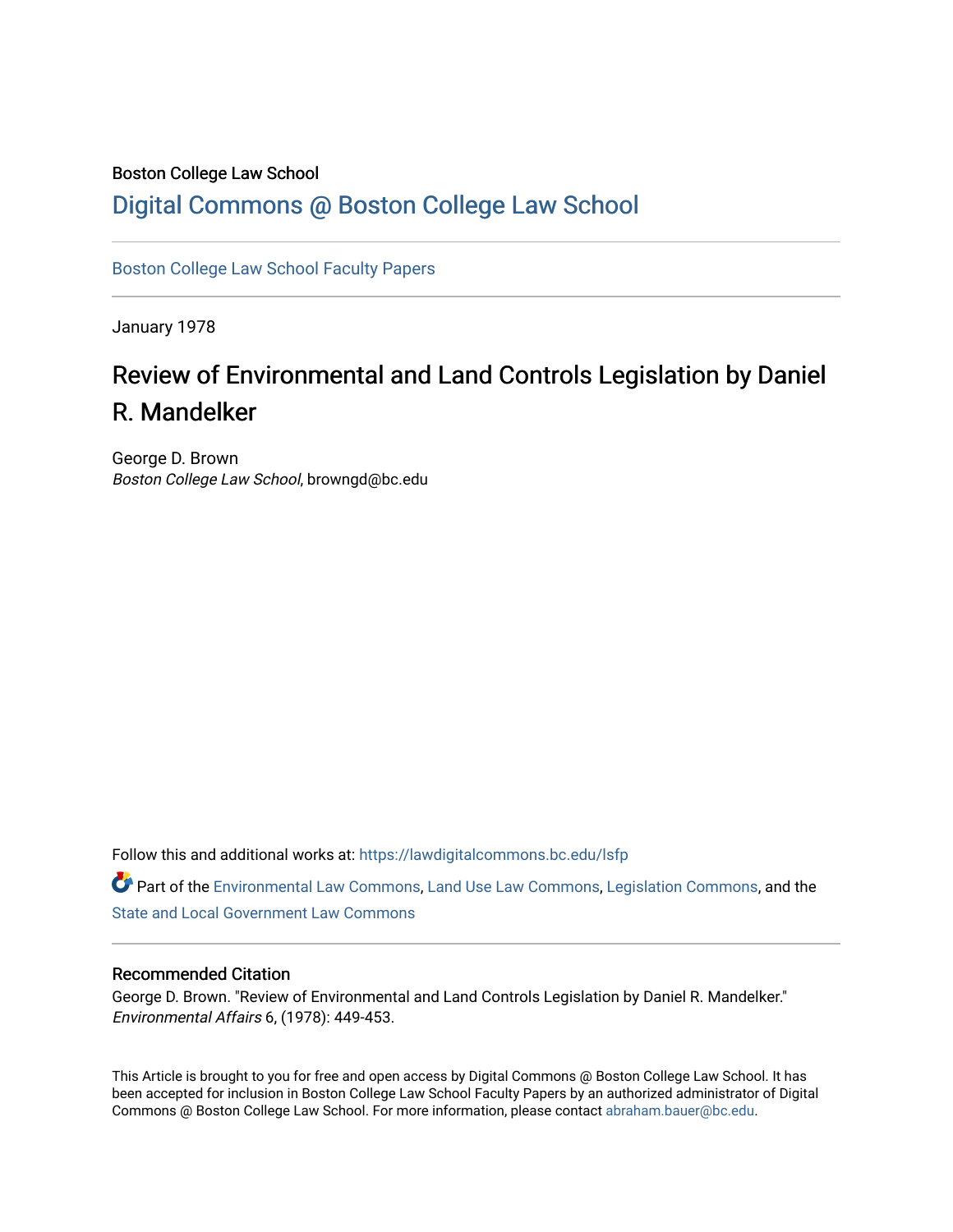#### BOOK REVIEW

ENVIRONMENTAL AND LAND CONTROLS LEGISLATION. By Daniel R. Mandelker. Indianapolis: Bobbs-Merrill Co., 1976. Pp. xi, 417. \$15.50.

#### *Reviewed by George D. Brown\**

Daniel Mandelker's book, *Environmental and Land Controls Legislation,* is a timely illustration of a general point: public policy discussions in the United States involved as much debate over *who* is to carry out a program as over *what* its content is to be. The existence of a federal system, especially one which is continually given new content and meaning by the Supreme Court,' requires a thorough understanding of the inter-governmental dimensions of a problem such as land use prior to choosing among particular regulatory approaches.

Debate over which level of government is the "best" decisionmaker has arisen frequently in the context of spending programs involving direct transfer payments and the delivery of services to individuals. This debate pits those who invoke the superiority of the national government against those who favor decisionmaking at sub-national levels (usually without distinguishing sharply between state and local governments) **.2** Casting the debate in economic terms, "centralists" argue that only the national government can perceive accurately the level of demand for public goods and services and, therefore, national intervention is required to ensure that state and local markets (governments) provide the correct supply.<sup>3</sup> "Decentralists," however, argue that the existence of different serv-

**<sup>\*</sup>** Professor of Law, Boston College Law School.

*See, e.g.,* National League of Cities v. Usery, 426 U.S. 833 (1976).

<sup>2</sup> *See generally* M. **REAGAN,** THE NEW FEDERALISM **(1972).**

*E.g.,* G. BREAK, **INTERGOVERNMENTAL FiscAL** RELATIONS IN **THE** UNITED **STATES** (1967).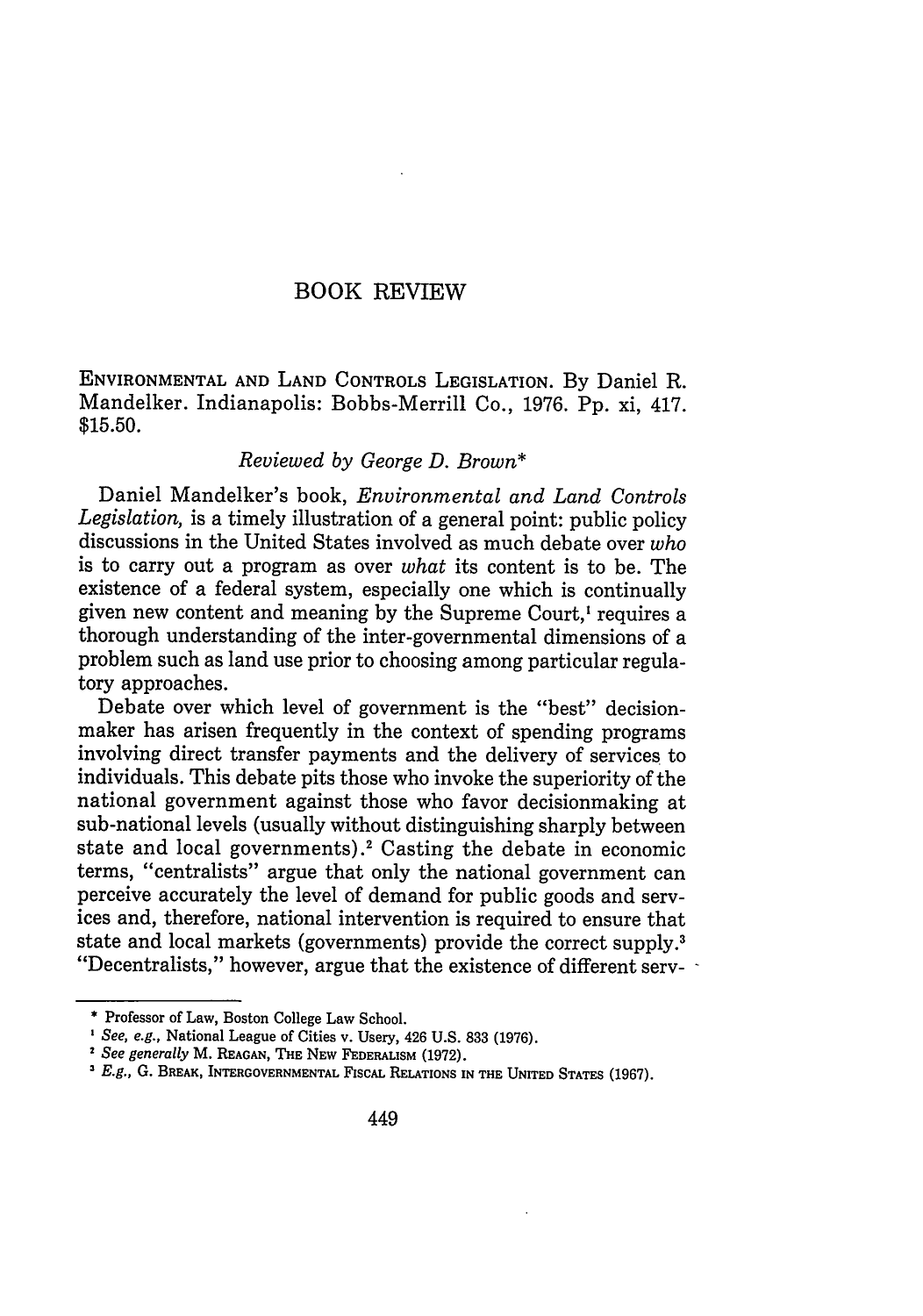ice and expenditure levels in sub-national units is essentially a reflection of the differing preferences of their citizens and should therefore be encouraged.' A similar debate has gone on among political scientists. Centralists favor the national government as more responsive to the "national public interest" and less captive of narrow-minded, middle class, local political elites.' Decentralists, on the other hand, argue that state and local governments are closer to the people and can make "better" decisions than the Washington bureaucracy.<sup>6</sup>

This debate is easily transferable to a regulatory program such as land use. After' all, regulation involves resource allocation just as does taxing or spending. For example, the practice of exclusionary zoning by suburban jurisdictions pits the decentralist goal of advancing local values against the need for intervention by a higher level of government to achieve equity as defined by national values. Similarly, states and localities may encourage development along their coast lines, while a national perspective would suggest that this resource needs protection in the "national interest."

Recognizing these competing perspectives, Mandelker's book is an excellent portrayal of the "state of the art" of American land use systems as of 1976. He presents the book as "neither polemic nor propaganda," but as a guide for "lawyers, administrators, policymakers and others who are concerned with the enactment and implementation of land use legislation."7 In this sense, the book recognizes one of the primary roles of the lawyer in contemporary society: that of a designer of institutions.8

Mandelker begins by placing land use in context. He states that land use issues present four dimensions: an environmental dimension; a social dimension (exclusionary zoning); a growth control dimension; and an inter-governmental dimension? Focusing first on state land development planning, he conducts an intensive examination of the American Law Institute's Model Land Code. He analyzes the Model Code as a proposed system and examines legislation in those states which, at least partially, have adopted it. The

 $\sim$  .

450

*E.g.,* R. WAGNER, **THE FISCAL ORGANIZATION** OF **AMERICAN** FEDERALISM **(1971).**

*E.g.,* Susskind, *Revenue Sharing and the Lessons of the New Federalism,* **8** URB. L. **ANN. 33,** 51 (1975).

*<sup>1</sup> See id.* at 42-43 (summarizing and criticizing decentralist theory).

**D. MANDELKER, ENVIRONMENTAL AND LAND** CONTROLS **LEGISLATION** 1 **(1976).**

*N See* **MICHELMAN** & SANDALOW, **GOVERNMENT IN URBAN AREAS XI (1970).**

**D.** MANDELKER, *supra* note 7, at 2-14.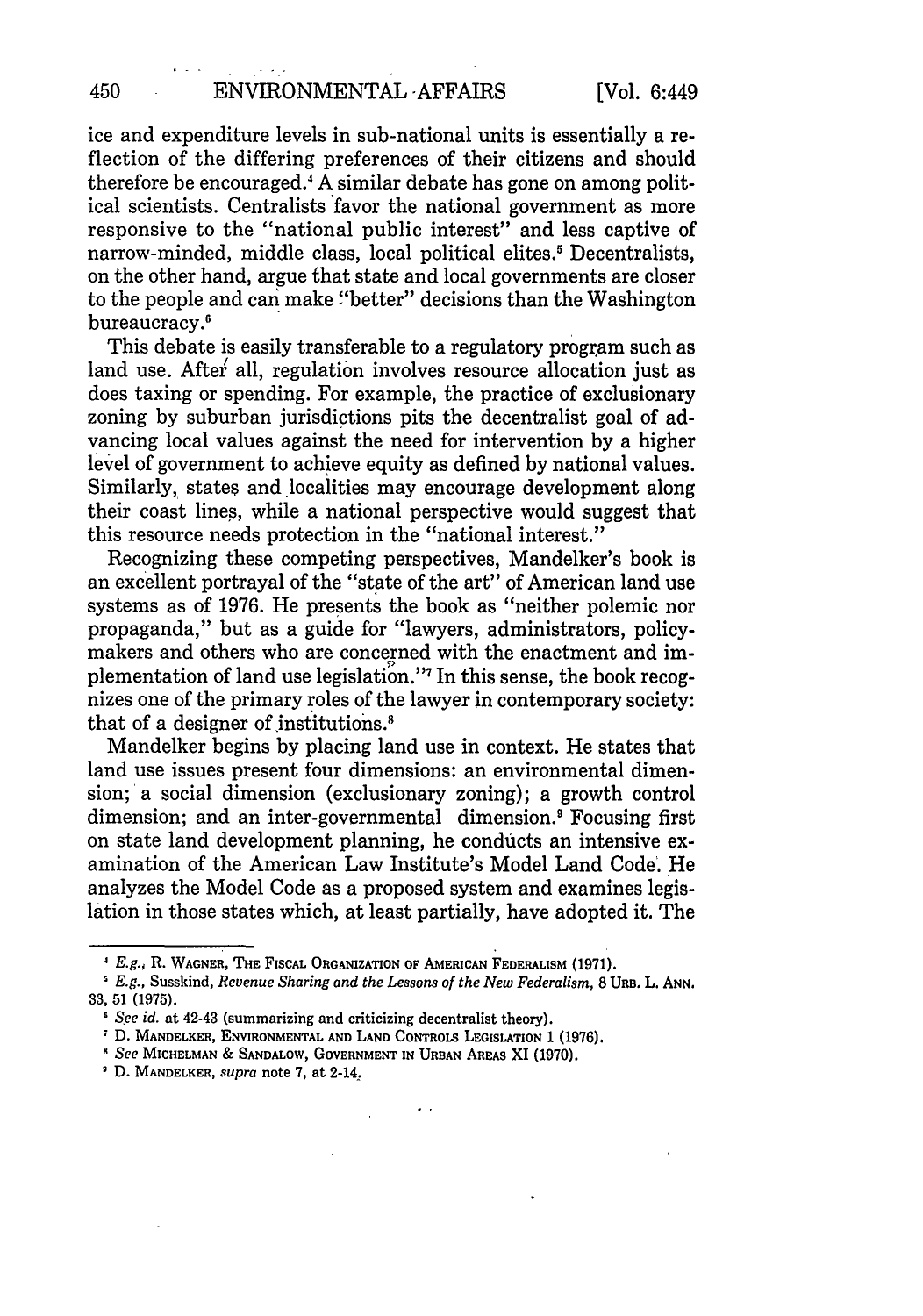author then considers the federal role in land development, focusing on the National Environmental Policy Act, the land use dimensions of federal air and water quality programs, and the operation of the Coastal Zone Management Act of 1972. The book next turns to two extensive case studies at the state level: the Hawaii Land Use Law and the Vermont Land Use and Development Law. A closing chapter, "Some Final Perspectives on National and State Land Development Control Systems," attempts to put the previous material in perspective and suggests future dimensions which land use systems, especially state systems, might take.

*Environmental and Land Controls Legislation* is an excellent introduction to a complex subject. Only an author such as Mandelker, with extensive knowledge of legislation and court decisions at federal, state and local levels, could have written it. Several strong points stand out. His analysis and critique of the A.L.I. Code is an excellent treatment of that system's strengths and weaknesses--it is also a clear illustration of Mandelker's broad understanding of state-local institutional issues. He questions whether the Code's reliance on local government administration of state imposed norms will, in fact, work.<sup>10</sup> He also questions whether state legislatures can or should play an active role in the development of state land use plans." His treatment of the federal materials is also enlightening. Mandelker does not hesitate to criticize NEPA as incremental. Nor does he avoid suggesting that a federal program such as air pollution control can present significant problems of coordination *within one' area* (the concept of air quality maintenance versus the nondeterioration principle), problems of coordination among *functional areas* (air versus water), and problems of coordination *between levels of government* (federal controls versus state and local land development plans) **.12** In his treatment of the Coastal Zone Management program, Mandelker underscores the fact that the federal government may have substantially less leverage when it institutes land use control through a grant program enacted under the spending power than when it engages in direct regulation under the commerce power.

This said, some reservations about the book must also be noted. Although the two case studies are excellent (especially David Hee-

**1978]**

*<sup>10</sup> Id.* at 123-26.

*Id.* at 36.

**<sup>,2</sup>** *Id.* at 169-205.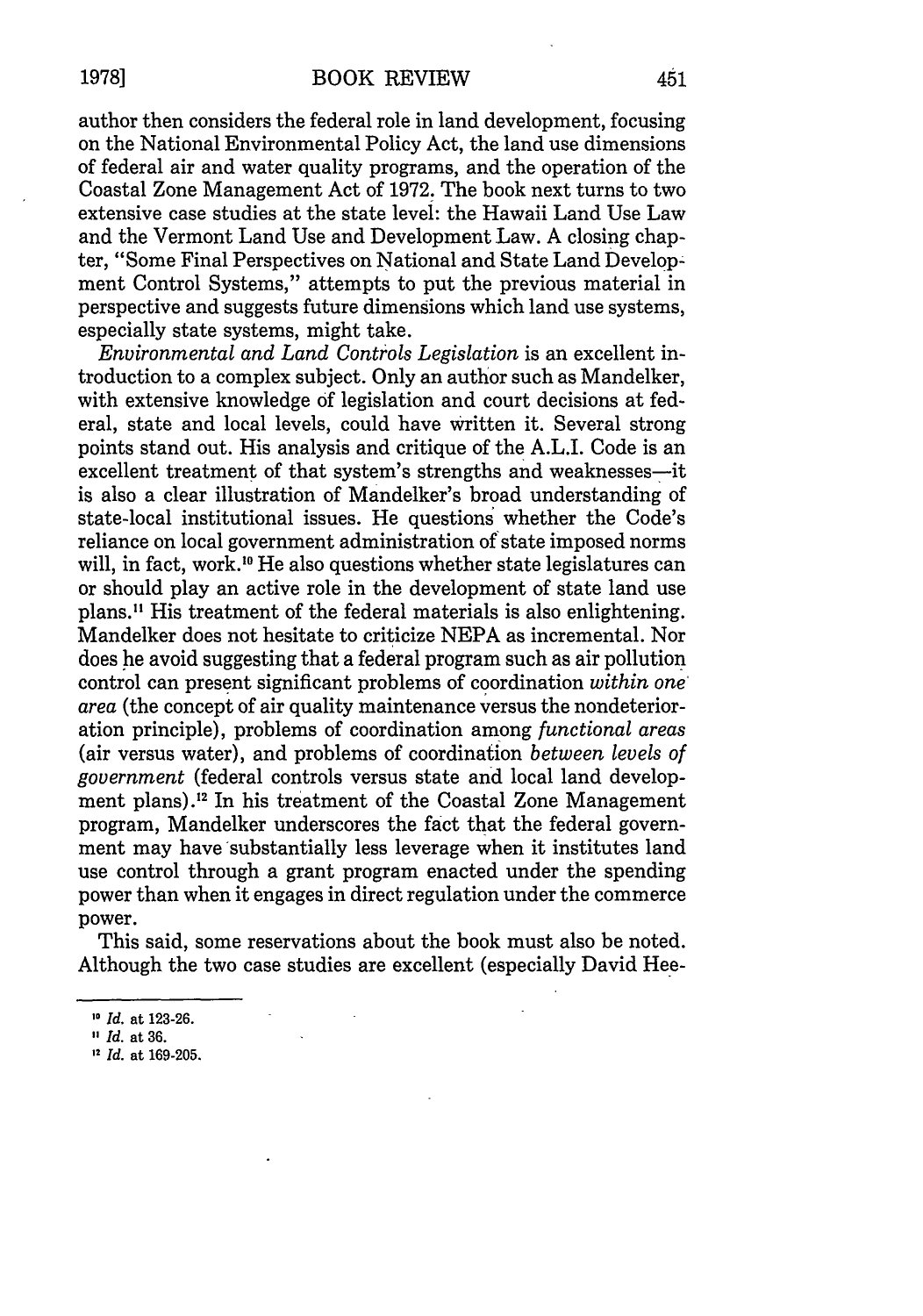ter's chapter "Almost Getting it Together in Vermont"), one may question whether these were the best examples to treat at such length. Mandelker chose these state experiences because they represent "the most comprehensive state land planning and development control programs in the country"'13 and because they have been operational for some time. He indicates that since attitudes toward land use and government regulation "are not likely to vary with differences in location, governmental structure, and the distribution of governmental responsibilities,"'" the Hawaii and Vermont experiences may be replicable. This premise is certainly open to question. On the other hand, to the extent that the Hawaii and Vermont experiences teach "sobering"<sup>15</sup> lessons, the case studies suggest that the development of new land use systems may be even more difficult in those states less likely to take an innovative approach. This observation leads inevitably to the spectre of a greater national role.

A second drawback is that significant events have happened since the book's publication, and no method appears to have been provided to update the book's contents. For example, the emergence of the Tenth Amendment as a potential limitation on the national government's ability to "coerce" state and local administration of federal programs is a development which needs to be reckoned with in considering potential federal and state roles.<sup>16</sup> Another recent development is the commencement of federal approvals of state Coastal Zone Management programs; the extent to which the grantor agency is strict or lenient in accepting state programs will tell a good deal about the potential for national leverage under the Coastal Zone Management program. Neither of these developments is necessarily inconsistent with the points made in Mandelker's book, but those who are interested in the subject matter need to consider such crucial events.'7

Finally, one must question Mandelker's decision to omit any substantial discussion of the proposals, so dominant in the early 1970's, for a National Land Use Planning Act.<sup>18</sup> Of course, such legislation was never passed; nor is it likely to be passed in the foreseeable

<sup>&</sup>quot; *Id.* at 269.

<sup>&</sup>quot; *Id.* at 270.

I5 *Id.*

<sup>&</sup>lt;sup>16</sup> See, e.g., EPA v. Brown, **\_\_\_\_** U.S. **\_\_\_**, 97 S. Ct. 1635 (1977).

<sup>&</sup>lt;sup>17</sup> The possible emergence of a National Urban Policy with land use implications, and some emphasis on a state role, is another recent event which would be useful to consider in the book's overall context.

**<sup>51</sup> S.** 268, 93d Cong., 1st Sess. (1973).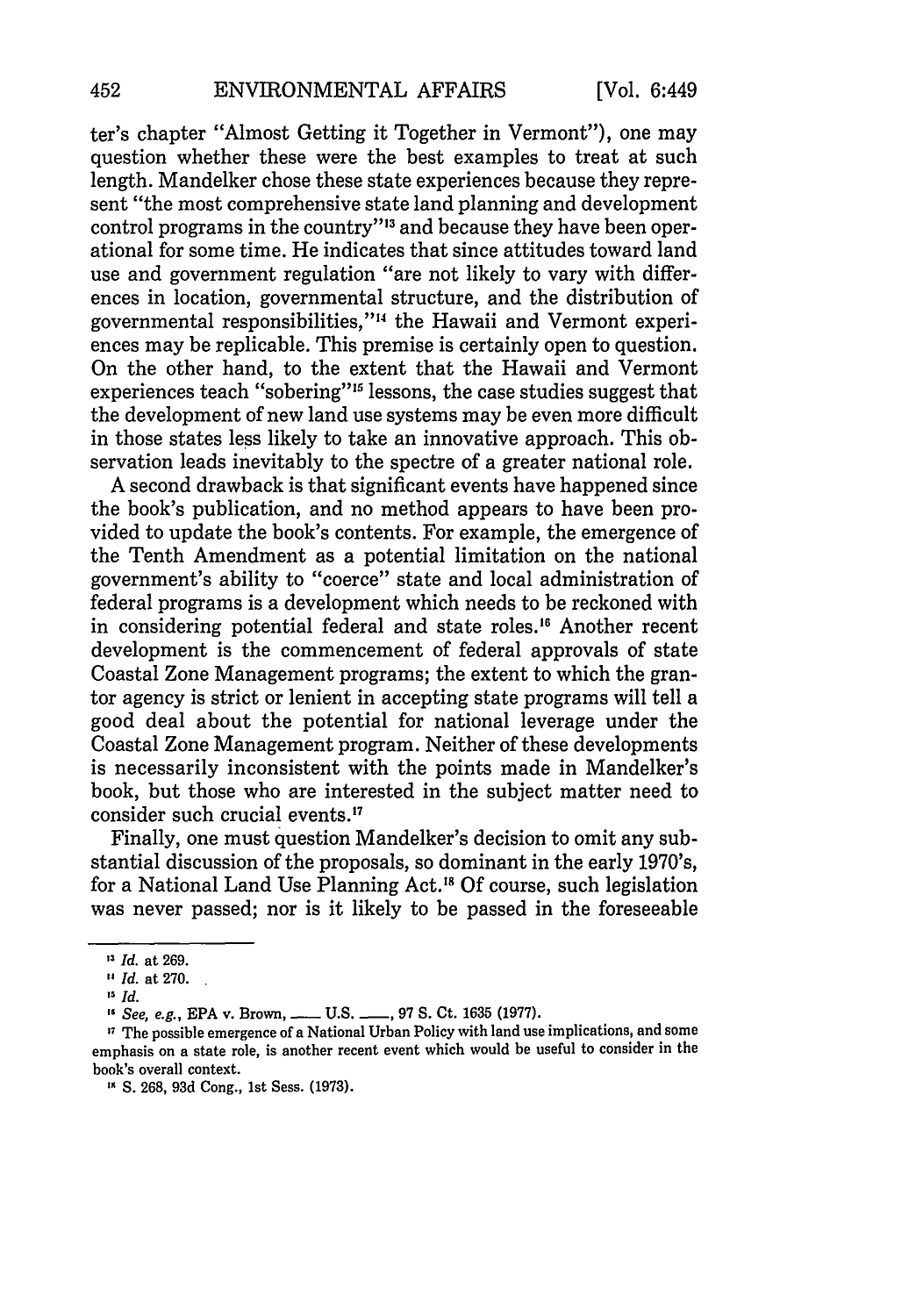future. But the enactment of such a national program might answer many of Mandelker's valid criticisms of the federal role as it has evolved to date, especially the multiple problems of policy coordination.

Mandelker's failure to deal with the possibility of national land use legislation leads to two broader questions about the book: whether the author ever resolves the fundamental-question of which level of government ought to perform what land use functions, and whether such issues can be avoided in this area. A major item on any future national agenda will certainly be the proper land use role for the federal government. Mandelker's book suggests that land use control may call for, or at least permit, greater diversity than, say, air and water pollution control. This, of course, intimates a decentralist approach with substantial authority remaining in state and local hands. However, as the author points out so well, the national government already reaches quite deeply into land use control through its regulatory programs concerning air and water pollution.

Mandelker takes as given the desirability of transferring a substantial amount of land use responsibility from *local* governments to higher levels,19 but he does not always distinguish sharply between an enhanced federal role as opposed to an enhanced state role. On balance, Mandelker seems to favor the latter. The early emphasis on state planning, as well as the emphasis on alternative state roles in the closing chapter, point in this direction. The evidence contained in the book's chapters, however, raises doubts about the likelihood of state assumption of extensive responsibility. As the Vermont chapter notes, "[s]tate land use plans and controls are an idea whose time has only partly come."2

The author seems to have aimed his book primarily at state decisionmakers as an aid in the design of new state institutions. Perhaps ironically, in view of the evidence that the states cannot or will not do the job, Mandelker also implicitly presents arguments for a greater national role. Whatever the outcome of future national policy debates over land use control, Mandelker's book will be essential reading for any and all participants in those debates.

21 *Id.* at **391.**

**<sup>&</sup>quot;9 D. MANDELKER,** *supra* note **7,** at 393-94.